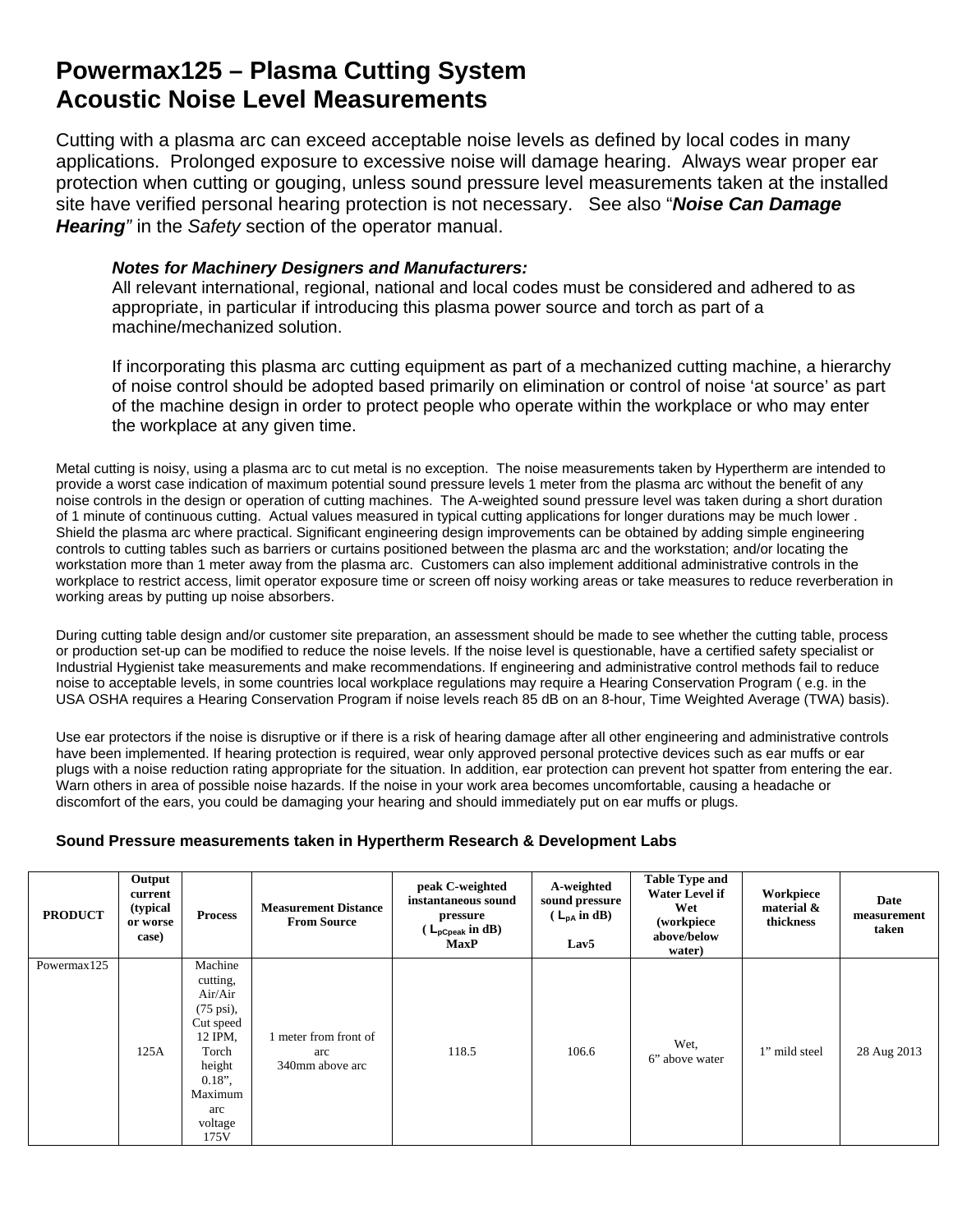| <b>PRODUCT</b> | Output<br>$\ensuremath{\mathbf{current}}$<br>(typical<br>or worse<br>case) | <b>Process</b>                                                                                                                                       | <b>Measurement Distance</b><br><b>From Source</b>      | peak C-weighted<br>instantaneous sound<br>pressure<br>$(L_{pCpeak} \text{ in dB})$<br><b>MaxP</b> | A-weighted<br>sound pressure<br>$(L_{pA} \text{ in } dB)$<br>Lav <sub>5</sub> | <b>Table Type and</b><br><b>Water Level if</b><br>Wet<br>(workpiece<br>above/below<br>water) | Workpiece<br>material &<br>thickness | Date<br>${\bf measurement}$<br>taken |
|----------------|----------------------------------------------------------------------------|------------------------------------------------------------------------------------------------------------------------------------------------------|--------------------------------------------------------|---------------------------------------------------------------------------------------------------|-------------------------------------------------------------------------------|----------------------------------------------------------------------------------------------|--------------------------------------|--------------------------------------|
| Powermax125    | 125A                                                                       | Machine<br>cutting,<br>Air/Air<br>(75 psi),<br>Cut speed<br>12 IPM,<br>Torch<br>height<br>$0.18$ ",<br>Maximum<br>arc<br>voltage<br>175V             | 1.5 meters from front of<br>arc<br>340mm above arc     | 114.5                                                                                             | 101.9                                                                         | Wet,<br>6" above water                                                                       | 1" mild steel                        | 28 Aug 2013                          |
| Powermax125    | 125A                                                                       | Machine<br>cutting,<br>Air/Air<br>(75 psi),<br>Cut speed<br>12 IPM,<br>Torch<br>height<br>$0.18$ ",<br>Maximum<br>arc<br>voltage<br>175V             | 2 meters away from<br>front of arc,<br>340mm above arc | 112.5                                                                                             | 100.7                                                                         | Wet,<br>6" above water                                                                       | 1" mild steel                        | 28 Aug 2013                          |
| Powermax125    | 125A                                                                       | Machine<br>cutting,<br>Air/Air<br>(75 psi),<br>Cut speed<br>12 IPM,<br>Torch<br>height<br>$0.18$ ",<br>Maximum<br>arc<br>voltage<br>175V             | 3 meters away from<br>front of arc,<br>340mm above arc | 110.5                                                                                             | 98.5                                                                          | Wet,<br>6" above water                                                                       | 1" mild steel                        | 28 Aug 2013                          |
| Powermax125    | 125A                                                                       | Maximum<br>gouging,<br>Air/Air<br>(40 psi),<br>Cut speed<br>12 IPM,<br>Torch<br>height<br>$0.312$ ",<br>Maximum<br>arc<br>voltage<br>131V            | 1 meter from front of<br>arc<br>340mm above arc        | 111.2                                                                                             | 95.3                                                                          | Wet,<br>6" above water                                                                       | $1-1/4$ " mild<br>steel              | 28 Aug 2013                          |
| Powermax125    | 125A                                                                       | Maximum<br>gouging,<br>Air/Air<br>$(40 \text{ psi})$ ,<br>Cut speed<br>12 IPM,<br>Torch<br>height<br>$0.312$ ",<br>Maximum<br>arc<br>voltage<br>131V | 1.5 meters from front of<br>arc<br>340mm above arc     | 108.7                                                                                             | 95.0                                                                          | Wet,<br>6" above water                                                                       | $1-1/4$ " mild<br>steel              | 28 Aug 2013                          |